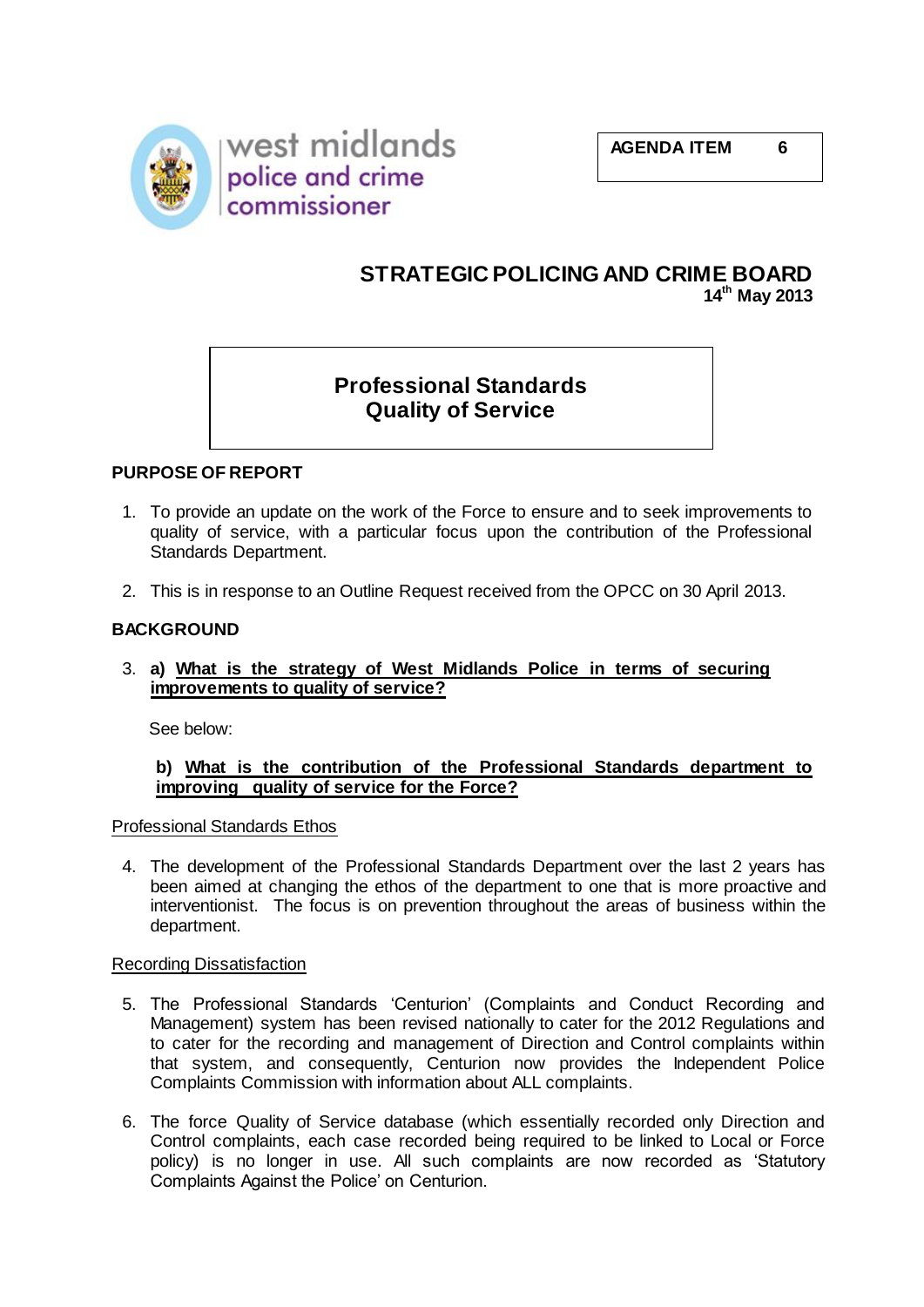- 7. This change in Regulatory process and cessation of Quality of Service database brought about the requirement for a revised system of initial recording on LPU/Department. A revised Complaint Against the Police form was devised to cater for both 'individual' (conduct) and 'organisational' (direction and control) complaints on one form available to all staff via the PSD website. Where an issue arises that does not lead to a complaint against the police, because the matter has been subject of 'Service Recovery' at point of receipt, then an adaptation to the force Command and Control system has been identified. This will enable LPU/Force Contact to endorse the relevant incident log that the matter has been subject of Service Recovery to enable retrieval of data and information relating to numbers of such matters, issues that have led to the service needing to be recovered and lessons learned to be identified.
- 8. A further benefit of the use of Centurion to record all complaint matters is the recent introduction of a Learning the Lessons section within Centurion that links learning to cases and allows far greater research and evaluation of learning and thereby supports greater improvement by identifying such issues to the force in a more automated and readily available way.

#### Service Recovery Approach

- 9. The role of the Professional Standards Assessment and Improvement Team is to receive all reports of dissatisfaction and, where appropriate, seek to make early contact with the member of public concerned and work to resolve the issues to their satisfaction. Where successful, the learning is fed back to the staff member involved with the aim of improving performance and raising service delivery.
- 10. Where Service Recovery is not achieved a decision will be made regarding recording the matter as a complaint against the police within the 10 days indicated in the IPCC Statutory Guidance.
- 11. The Service Recovery process is encouraged to resolve complaints at the earliest opportunity. LPU's and Departments will make early contact with the complainant to attempt to resolve the issue promptly. If Service Recovery is not achieved papers are forwarded to PSD and recorded within the 10 day target of the intial contact from the complainant.

#### Assessment and Improvement Team

- 12. The work undertaken by the Assessments and Improvement Team, dealing with approximately 45% of all reports of dissatisfaction that arrive in the department at point of receipt, and the prompt determination and allocation of complaints and conduct matters to LPU/Department or PSD, has contributed to improved timeliness of investigation, allowing more time to focus on the more serious allegations. This in turn, as time has progressed has increased time and resource that can be directed towards the prevention and investigation of corruption.
- 13. The introduction of the 'Improvements' aspect of the Assessments and Improvement Team, works as the preventative arm of the department, aimed at identifying risk and working with LPU's and departments to reduce the opportunity, by addressing performance issues, for officers and staff to become susceptible to corruption.

#### Values, Standards and Behaviours Monitoring and Intervention

14. An officer or member of police staff who consistently becomes subject of complaint or conduct investigations may become subject of a review by Professional Standards to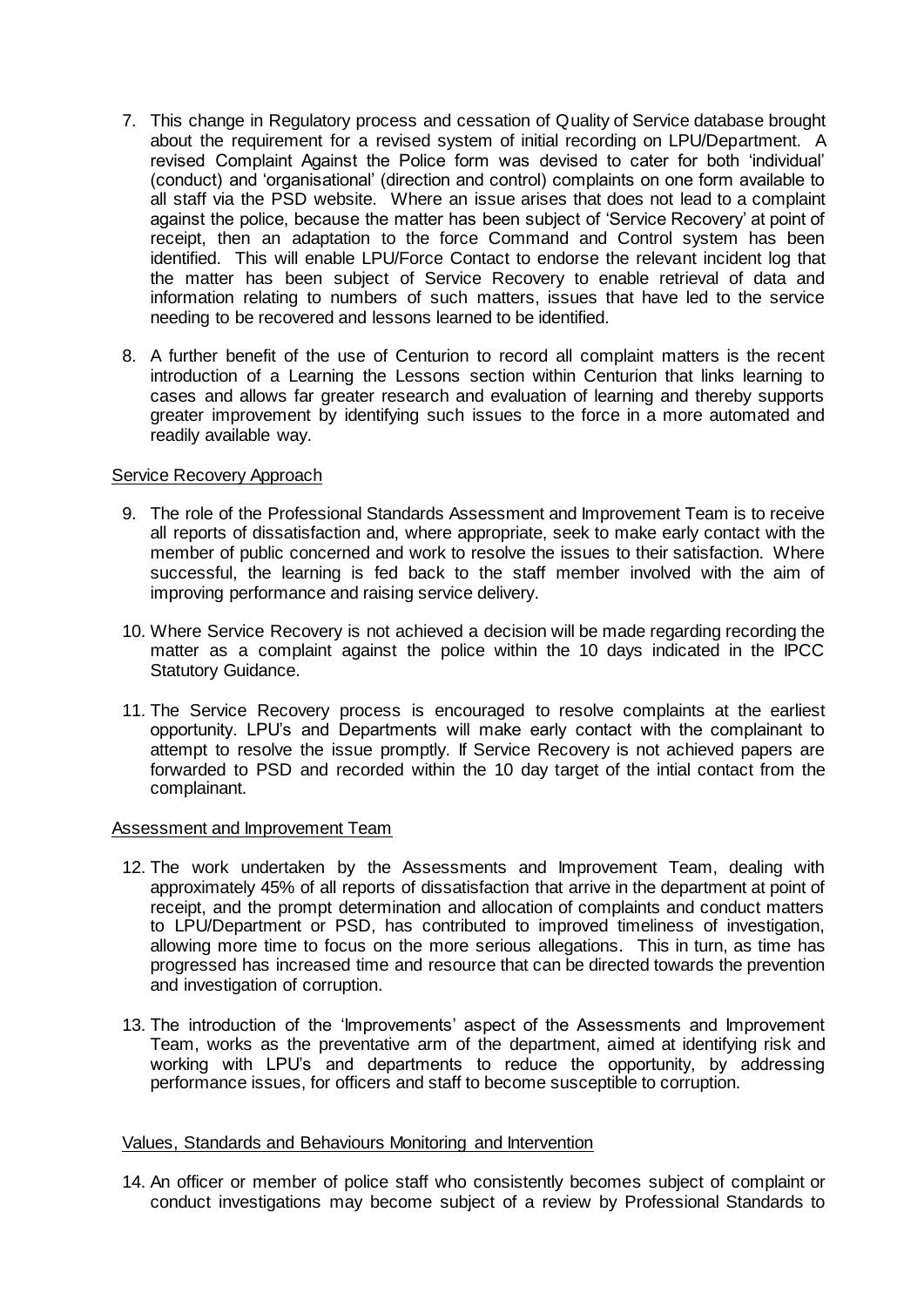identify any failures, training requirements, skills gaps or ultimately possible misconduct. The purpose however, from the Assessments and Improvement Team is to make an early identification of issues and identify opportunities to improve the officer or staff member's performance or consider policy changes to improve service delivery. This is progressed by way of a Management report to the relevant Appropriate Authority who will take responsibility for the improvement of that individual, alongside the relevant line manager. The Appropriate Authority will report the findings and outcomes back to the Professional Standards Department.

# 1<sup>st</sup> and 2<sup>nd</sup> Line Supervisor Development

15. With the force undertaking mandatory development for all  $1<sup>st</sup>$  and  $2<sup>nd</sup>$  line supervisors, Professional Standards are currently engaged in the delivery of training to assist supervisors deal with performance, conduct and corruption, with the main emphasis being on prevention and delivery of an excellent level of service through effective supervision.

# **Disproportionality**

- 16. The most recent work on disproportionality began upon receipt of the report published by Manchester University citing the disproportionality within PSD investigations. PSD responded promptly to it by setting up a Disproportionality Working Group. The Working Group is internally focussed with all relevant Staff Associations playing an active part. The Working Group has an agreed Terms of Reference and targets and milestones are measured through the force EDHR forum and online portal. The main areas of work are as follows:
	- Problem Profile completed August 2012.
	- New data capture measures put in place to better inform future Problem Profiles.
	- Next Problem Profile due August 2013.
	- Engagement with external bodies including Universities to carry out qualitative research within WMP.
	- Closer working relationships between PSD and HR to align resolutions and misconduct procedures and ensure more accurate recording on both systems.
	- Increase BME representation with PSD. (At the start of the Working Group PSD had only one BME member of staff, excluding administration staff. That has now increased to 4 BME staff with the recruitment of one BME police staff investigator, one BME sergeant and one BME Inspector. The success has come about using a multifaceted targeted approach. Identifying people with skills who might be in a position to apply, proactive messaging, and support through mentoring. This could not have been achieved without support from HR. All the SSA's have identified this as good practice and the group are seeking to share this with a wider audience.)
	- Attachments of BME staff to PSD. Currently have one BME sergeant in post on attachment to gain greater awareness, understanding and transparency.
	- Training is key to this area of work and a number of other issues relating to raising Values Standards and Behaviour. As such PSD have worked in partnership with HR and L&D and  $1<sup>st</sup>$  and  $2<sup>nd</sup>$  line supervisor training is being carried out across the force. The training is mandatory and the aim is to train all 1<sup>st</sup> and 2<sup>nd</sup> line supervisors within a three month period.
	- Closer working relationships are now in place between SSA's and the Federation.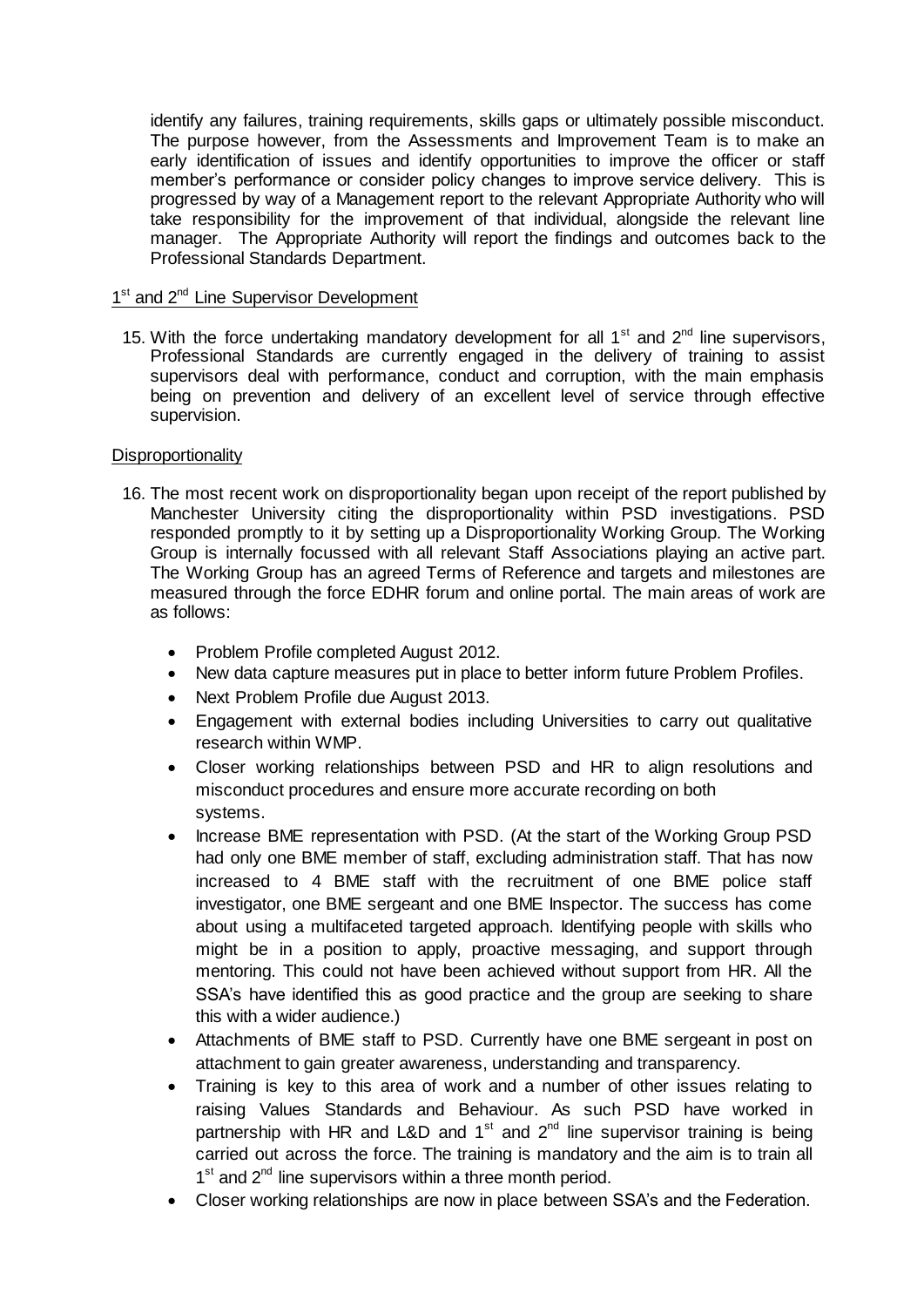PSD will now recognise an SSA member as a key stakeholder within a PSD investigation if the individual subject of the investigation wishes that to be the case. The Federation has agreed to work jointly with an SSA member in order to support the individual and offer cultural background information where necessary.

- Varies different ideas are being explored relating to releasing PSD data and information externally. All outcomes of meetings and hearing now published on the PSD intranet website and Newsbeat with the aim of being more open and transparent.
- PSD Senior Leadership Team are attending Independent Advisory Groups and other local community forums to engender better engagement and openness and transparency. This is being done with the support of LPU's and SSA's.
- 17. Training for chairs of Misconduct Proceedings has been arranged to ensure staff carrying out these functions can do so with the utmost confidence and with consideration of relevant force and national approaches and trends.

#### Sexual Predators

18. Following a joint report by the Association of Chief Police Officers and the Independent Police Complaints Commission on this subject, West Midlands Police has lead, (through work with the ACPO Anti Corruption Advisory Group and Regional Heads of Professional Standards Group), on a regional case review of common themes, behaviours and vulnerabilities which are being addressed through a series of recommendations and initiatives. This work has been shared with Professional Standards colleagues nationally through Police Online Knowledge Area (POLKA).

#### Counter Corruption.

- 19. The Counter Corruption Intelligence Unit (CCIU) is an integral part of the Professional Standards Department and incorporates the Vetting function for the force. Since the incorporation of CCIU into the main Professional Standards Department premises in June 2011 it has worked as one team in the areas of managing corruption allegations and information, vetting of officers and staff and the management of Business Interests.
- 20. In addition to dedicated unit staff, there are other officers within the wider PSD that are appropriately trained and accredited and are utilised for both covert and overt operational and investigative purposes.
- 21. The CCIU manages information provided through various sources from members of the organisation and external sources in relation to activities as disparate as leakage of information, criminal/inappropriate relationships with criminals, drug dealing/usage, fraud and misuse of systems.
- 22. While managing a significant number of intelligence referrals and investigations, the CCIU in the last 12 months have also managed two, year long investigations which has led to officers being charged with offences of disclosure of information, misconduct in public office, money laundering and being concerned in the management of a brothel.
- 23. The vetting part of CCIU deal with all types of vetting and also manage the business interests of officers and staff. (currently totalling approximately 1000).
- 24. The CCIU links with the Assessment and Improvement Team in relation to information that may be relevant to the Management Review of individuals and in particular where profiling identifies potential vulnerability to corruption.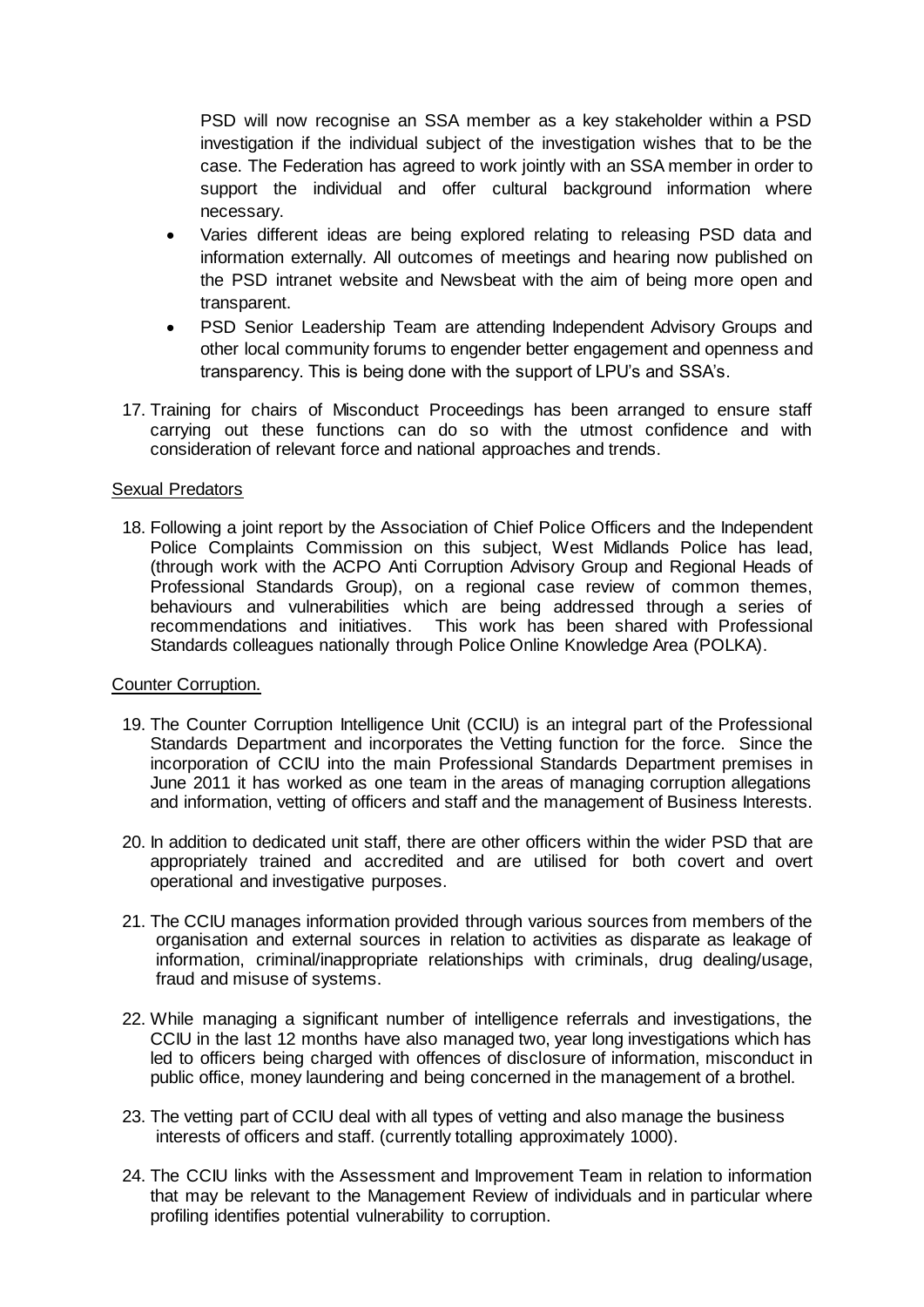#### Community Engagement

25. Senior Leaders within the Professional Standards department are engaging in Local Independent Advisory Groups to share information about the role and purpose of Professional Standards in the force, with the focus on promoting the values, standards and behaviours expected of officers and staff within the organisation and raising trust and confidence amongst the wider public.

### **Independent Police Complaints Commission - Learning the Lessons Bulletins**

## **BACKGROUND**

- 26. Learning the Lessons bulletins summarise investigations conducted by the Independent Police Complaints Commission (IPCC) or police forces where learning opportunities are identified. Police forces facing similar situations to those described can use the experience of other forces to improve their policies and practices. The bulletin challenges forces to ask "Could it happen here?" and includes learning on a range of themes.
- 27. Within the Professional Standards Department itself, the Assessment and Improvement Team manage a 'Learning the Lessons' approach for staff both across the force and within the department to ensure that staff are fully aware of the lessons learned both from IPCC and internally to ensure the best level of service provision and professionalism, and to support onward transmission of the same across the force.
- 28. The Appropriate Authorities (Chief Inspector rank) responsible for LPUs and corporate departments all have access to the bulletins, with discussions every two months at the Appropriate Authorities meetings; which affords an opportunity to comment and discuss specific areas of concern.

BULLETIN No. 18

- 29. IPCC Bulletin No.18 concerns National Recommendations in relation to retention of DNA samples and the processes required to ensure that DNA samples are correctly recorded on National DNA Database.
- 30. The content of this bulletin has been identified at force level to ensure that West Midlands Police complies with National Guidelines to adopt that the most effective approach to the investigation of serious crime to maintain and improve public trust and confidence in the service.

#### INTERNAL LEARNING THE LESSONS

- 31. The Professional Standards Assessments and Improvement Team identify emerging or recurring trends in relation to dissatisfaction by members of the public. This is linked into the relevant LPU or department for discussion and learning purposes.
- 32. Examples of Professional Standards intervention in terms of learning and improvement include contributions to Operation Pirahna (recovery of uninsured vehicles on Birmingham East LPU) following reports of the way the process was adopted resulting in a number of complaints against the police, which led to revised practices and approaches to the procedure.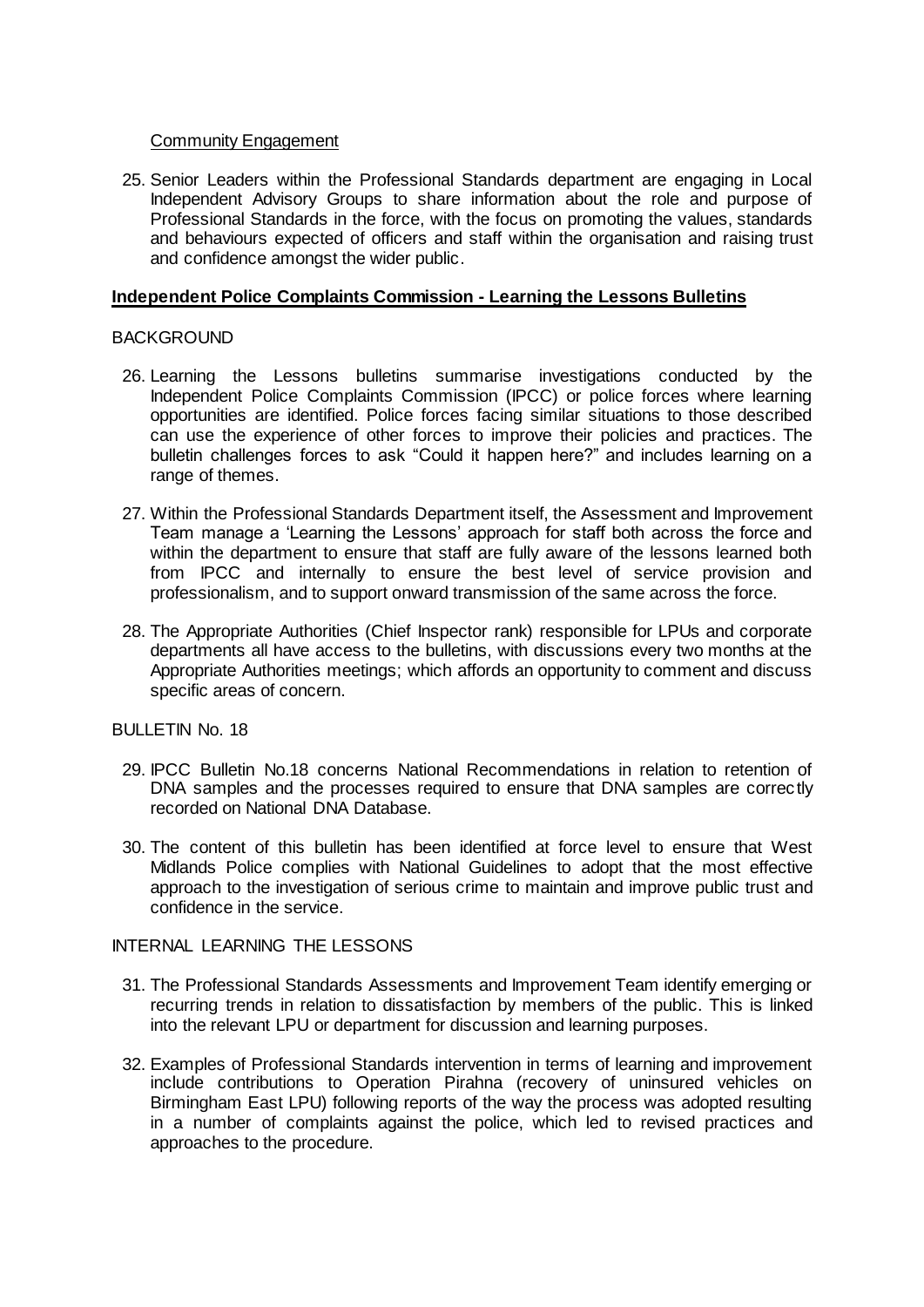33. Further reports of poor investigation and response to Road Traffic Collisions was identified to the force, which has subsequently revised the approach to collision investigation.

# **Complaints Against the Police**

- 34. For the year 1 April 2012 to 31 March 2013 the Force (as compared to 2011 to 2012) has:
	- reduced complaints against the police by 13%;
	- improved contact with complainants from 73% to 85%;
	- improved contact with staff subject of complaints from 75% to 88%;
	- improved the time it takes to carry out Local Resolution from 43.7 days to 40.1 days;
	- improved the time it takes to deal with complaints subject of investigation from 102.5 days to 97.1 days.

#### **In each category with analysis of trends over previous years, force-wide and analysed according to LPU.**

#### Totals of Recorded Complaints Against the Police

| Complaints<br>Difference +/-<br>171<br><b>BE</b><br>200<br>$-29$<br><b>BM</b><br>1<br>1<br><b>BN</b><br>80<br>107<br>$-27$<br><b>BS</b><br>131<br>112<br>19<br><b>BW</b><br>219<br>254<br>$-35$<br>CC<br>4<br>4<br><b>CJC</b><br>27<br>23<br>$-4$<br><b>CMPG</b><br>11<br>5<br>6<br>CS<br>1<br>1<br>0<br><b>CTU</b><br>3<br>5<br>$-2$<br>CV<br>91<br>$-13$<br>104<br><b>DY</b><br>74<br>$-20$<br>94<br>FC<br>10<br>10<br><b>FCC</b><br>$\overline{\mathbf{c}}$<br>$\overline{\mathbf{c}}$<br><b>FCT</b><br>$\mathbf{1}$<br>1<br>Force CID<br>3<br>64<br>61<br>$\overline{c}$<br><b>HR</b><br>3<br>1<br>8<br>9<br>Intel<br>1<br>IS<br>4<br>$\mathbf 0$<br>4<br><b>LP</b><br>1<br>$\overline{4}$<br>$-3$<br>LS<br>$\overline{c}$<br>$\overline{\mathbf{c}}$<br><b>NS</b><br>16<br>9<br>$\overline{7}$<br><b>OFA</b><br>3<br>3<br>$\mathbf 0$<br><b>OPS</b><br>54<br>82<br>$-28$<br><b>OSD</b><br>$\overline{2}$<br>$\overline{\mathbf{c}}$<br>PPU<br>$\overline{7}$<br>45<br>38 |            | April<br>12<br>to<br>March 13 | April<br>11<br>to<br>March 12 |    |
|-------------------------------------------------------------------------------------------------------------------------------------------------------------------------------------------------------------------------------------------------------------------------------------------------------------------------------------------------------------------------------------------------------------------------------------------------------------------------------------------------------------------------------------------------------------------------------------------------------------------------------------------------------------------------------------------------------------------------------------------------------------------------------------------------------------------------------------------------------------------------------------------------------------------------------------------------------------------------------|------------|-------------------------------|-------------------------------|----|
|                                                                                                                                                                                                                                                                                                                                                                                                                                                                                                                                                                                                                                                                                                                                                                                                                                                                                                                                                                               |            |                               |                               |    |
|                                                                                                                                                                                                                                                                                                                                                                                                                                                                                                                                                                                                                                                                                                                                                                                                                                                                                                                                                                               |            |                               |                               |    |
|                                                                                                                                                                                                                                                                                                                                                                                                                                                                                                                                                                                                                                                                                                                                                                                                                                                                                                                                                                               |            |                               |                               |    |
|                                                                                                                                                                                                                                                                                                                                                                                                                                                                                                                                                                                                                                                                                                                                                                                                                                                                                                                                                                               |            |                               |                               |    |
|                                                                                                                                                                                                                                                                                                                                                                                                                                                                                                                                                                                                                                                                                                                                                                                                                                                                                                                                                                               |            |                               |                               |    |
|                                                                                                                                                                                                                                                                                                                                                                                                                                                                                                                                                                                                                                                                                                                                                                                                                                                                                                                                                                               |            |                               |                               |    |
|                                                                                                                                                                                                                                                                                                                                                                                                                                                                                                                                                                                                                                                                                                                                                                                                                                                                                                                                                                               |            |                               |                               |    |
|                                                                                                                                                                                                                                                                                                                                                                                                                                                                                                                                                                                                                                                                                                                                                                                                                                                                                                                                                                               |            |                               |                               |    |
|                                                                                                                                                                                                                                                                                                                                                                                                                                                                                                                                                                                                                                                                                                                                                                                                                                                                                                                                                                               |            |                               |                               |    |
|                                                                                                                                                                                                                                                                                                                                                                                                                                                                                                                                                                                                                                                                                                                                                                                                                                                                                                                                                                               |            |                               |                               |    |
|                                                                                                                                                                                                                                                                                                                                                                                                                                                                                                                                                                                                                                                                                                                                                                                                                                                                                                                                                                               |            |                               |                               |    |
|                                                                                                                                                                                                                                                                                                                                                                                                                                                                                                                                                                                                                                                                                                                                                                                                                                                                                                                                                                               |            |                               |                               |    |
|                                                                                                                                                                                                                                                                                                                                                                                                                                                                                                                                                                                                                                                                                                                                                                                                                                                                                                                                                                               |            |                               |                               |    |
|                                                                                                                                                                                                                                                                                                                                                                                                                                                                                                                                                                                                                                                                                                                                                                                                                                                                                                                                                                               |            |                               |                               |    |
|                                                                                                                                                                                                                                                                                                                                                                                                                                                                                                                                                                                                                                                                                                                                                                                                                                                                                                                                                                               |            |                               |                               |    |
|                                                                                                                                                                                                                                                                                                                                                                                                                                                                                                                                                                                                                                                                                                                                                                                                                                                                                                                                                                               |            |                               |                               |    |
|                                                                                                                                                                                                                                                                                                                                                                                                                                                                                                                                                                                                                                                                                                                                                                                                                                                                                                                                                                               |            |                               |                               |    |
|                                                                                                                                                                                                                                                                                                                                                                                                                                                                                                                                                                                                                                                                                                                                                                                                                                                                                                                                                                               |            |                               |                               |    |
|                                                                                                                                                                                                                                                                                                                                                                                                                                                                                                                                                                                                                                                                                                                                                                                                                                                                                                                                                                               |            |                               |                               |    |
|                                                                                                                                                                                                                                                                                                                                                                                                                                                                                                                                                                                                                                                                                                                                                                                                                                                                                                                                                                               |            |                               |                               |    |
|                                                                                                                                                                                                                                                                                                                                                                                                                                                                                                                                                                                                                                                                                                                                                                                                                                                                                                                                                                               |            |                               |                               |    |
|                                                                                                                                                                                                                                                                                                                                                                                                                                                                                                                                                                                                                                                                                                                                                                                                                                                                                                                                                                               |            |                               |                               |    |
|                                                                                                                                                                                                                                                                                                                                                                                                                                                                                                                                                                                                                                                                                                                                                                                                                                                                                                                                                                               |            |                               |                               |    |
|                                                                                                                                                                                                                                                                                                                                                                                                                                                                                                                                                                                                                                                                                                                                                                                                                                                                                                                                                                               |            |                               |                               |    |
|                                                                                                                                                                                                                                                                                                                                                                                                                                                                                                                                                                                                                                                                                                                                                                                                                                                                                                                                                                               |            |                               |                               |    |
|                                                                                                                                                                                                                                                                                                                                                                                                                                                                                                                                                                                                                                                                                                                                                                                                                                                                                                                                                                               |            |                               |                               |    |
|                                                                                                                                                                                                                                                                                                                                                                                                                                                                                                                                                                                                                                                                                                                                                                                                                                                                                                                                                                               | <b>PSD</b> | 20                            | 5                             | 15 |
| <b>SH</b><br>33<br>80<br>$-47$                                                                                                                                                                                                                                                                                                                                                                                                                                                                                                                                                                                                                                                                                                                                                                                                                                                                                                                                                |            |                               |                               |    |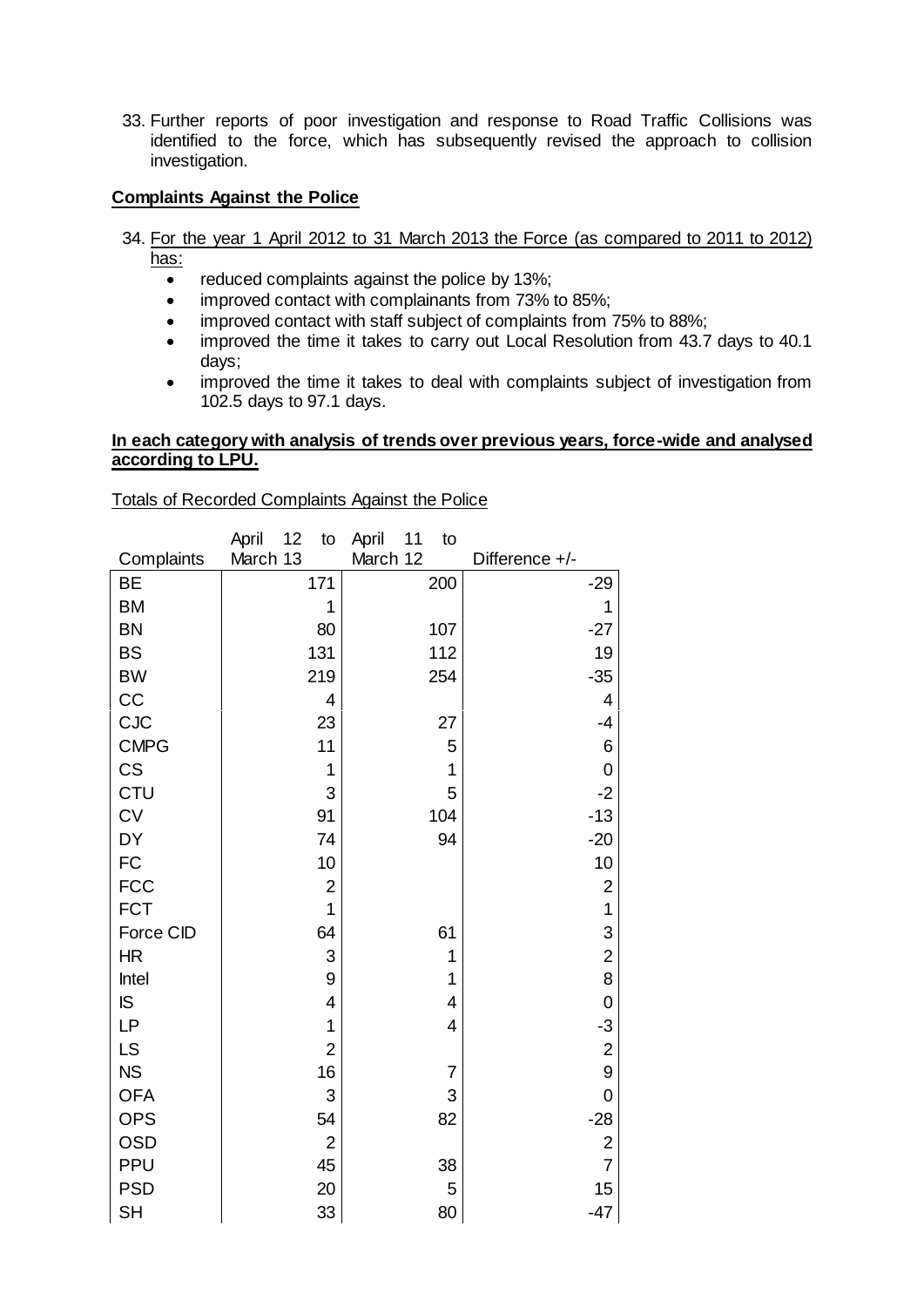| <b>SW</b>          | 98   | 113  | $-15$ |
|--------------------|------|------|-------|
| WS                 | 63   | 112  | -49   |
| <b>WV</b>          | 101  | 118  | $-17$ |
| (blank)            |      |      | 4     |
| <b>Grand Total</b> | 1341 | 1538 | -197  |

- 35. This chart shows that in the most recent year, every LPU, with the sole exception of Birmingham South, has recorded a reduction in complaints against the police.
- 36. Of note are the two departments, Force Contact and Professional Standards, both of whom record an increase in complaints. In relation to force contact, this is a new entity in terms of recorded complaints and therefore no data has been recorded against that department prior to June 2012.
- 37. In relation to Professional Standards, there appears an increasing approach to making complaints about the conduct of investigators, which would under previous IPCC guidance have been dealt with as Direction and Control matters.

| <b>Complaint Allegations</b>             | 11/12 | <b>Complaint Allegations</b>                 | 12/13            |
|------------------------------------------|-------|----------------------------------------------|------------------|
| Breach Code A PACE                       |       | 20 Breach Code A PACE                        | 24               |
| Breach Code B PACE                       |       | 107 Breach Code B PACE                       | $\overline{67}$  |
| Breach Code C PACE                       |       | 89 Breach Code C PACE                        | 79               |
| Breach Code D PACE                       |       | Breach Code D PACE                           | $\overline{5}$   |
|                                          |       | Breach Code E PACE                           |                  |
| Corrupt practice                         |       | 26 Corrupt practice                          | $\overline{42}$  |
| Discriminatory Behaviour                 |       | 46 Discriminatory Behaviour                  | 77               |
| Improper disclosure of information       |       | 68 Improper disclosure of information        | $\overline{65}$  |
| Incivility, impoliteness and intolerance |       | 529 Incivility, impoliteness and intolerance | 429              |
| Irregularity in evidence/perjury         |       | 108 Irregularity in evidence/perjury         | 113              |
| Lack of fairness and impartiality        |       | 100 Lack of fairness and impartiality        | 126              |
| Mishandling of property                  |       | 133 Mishandling of property                  | 134              |
| Multiple or unspecified breaches of PACE |       | 12 Multiple or unspecified breaches of PACE  | 3                |
| Oppressive conduct or harassment         |       | 154 Oppressive conduct or harassment         | 141              |
| Other                                    |       | 55 Other                                     | $\overline{23}$  |
| Other assault                            |       | 428 Other assault                            | 356              |
| Other irregularity in procedure          |       | 63 Other irregularity in procedure           | 65               |
| Other neglect or failure in duty         |       | 601 Other neglect or failure in duty         | 644              |
| Serious non-sexual assault               |       | 16 Serious non-sexual assault                | $\overline{12}$  |
| Sexual assault                           |       | 5 Sexual assault                             | $\overline{8}$   |
| Traffic irregularity                     |       | 14 Traffic irregularity                      | $\overline{3}$   |
| Unlawful/unnecessary arrest or detention |       | 178 Unlawful/unnecessary arrest or detention | $\overline{125}$ |
|                                          |       | Operational management decisions             |                  |
|                                          |       | Operational policing policies                | $\overline{2}$   |
|                                          |       | Organisational decisions                     |                  |
| Grand Total                              |       | 2754 Grand Total                             | 2550             |

Categories of Complaints

- 38. Recorded complaints for the financial year 2012/2013 have additional categories created due to changes in legislation and the requirement to record 'organisational' complaints as recorded complaints.
- 39. The number of allegations will be higher than the number of recorded complaints as each complaint may have more than one allegation associated to it.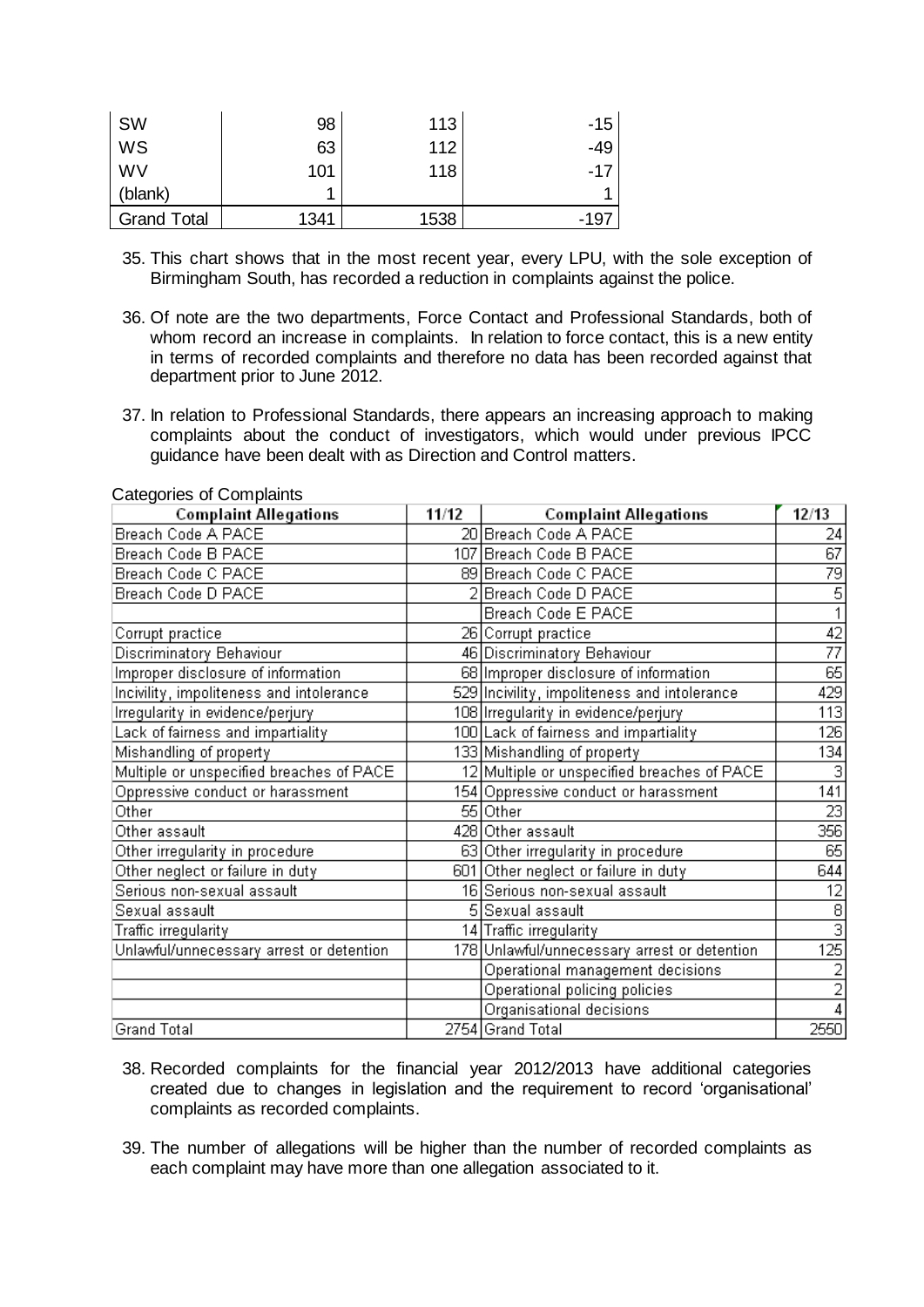# Outcomes of Complaints – April 2012 to March 2013

## Case Result Description

| De Recorded                    | 4    |
|--------------------------------|------|
| Disapplication - by Force      | 3    |
| Discontinued                   | 7    |
| Discontinued - by Force        | 1    |
| Dispensation - by Force        | 37   |
| Dispensation - by IPCC         | 41   |
| Local Resolution - by Division | 455  |
| Local Resolution - by PSD      | 117  |
| Not Upheld - by Division       | 690  |
| Not Upheld - by PSD            | 354  |
| Substantiated                  | 2    |
| Unsubstantiated                | ิค   |
| Upheld - by Division           | 190  |
| Upheld - by PSD                | 110  |
| Withdrawn                      | 124  |
| Withdrawn - by Force           | 26   |
| Withdrawn - Not proceeded      |      |
| with                           | 18   |
| Grand Total                    | 2185 |

# Investigation Outcomes by LPU/Department – April 2012 to March 2013

| BE          | 171            |
|-------------|----------------|
| ВM          | $\overline{2}$ |
| ΒN          | 87             |
| BS          | 87             |
| BW          | 273            |
| CС          | 3              |
| CJC         | 17             |
| <b>CMPG</b> | 6              |
| CS          | 1              |
| CTU         | $\overline{2}$ |
| CV          | 62             |
| DY          | 68             |
| FC          | 4              |
| FCT         | 1              |
| Force CID   | 81             |
| Intel       | $\overline{c}$ |
| IS          | $\overline{2}$ |
| LΡ          | $\overline{1}$ |
| ΝS          | 1              |
| OFA         | 3              |
| OPS         | 69             |
| PPU         | 50             |
| PSD         | 6              |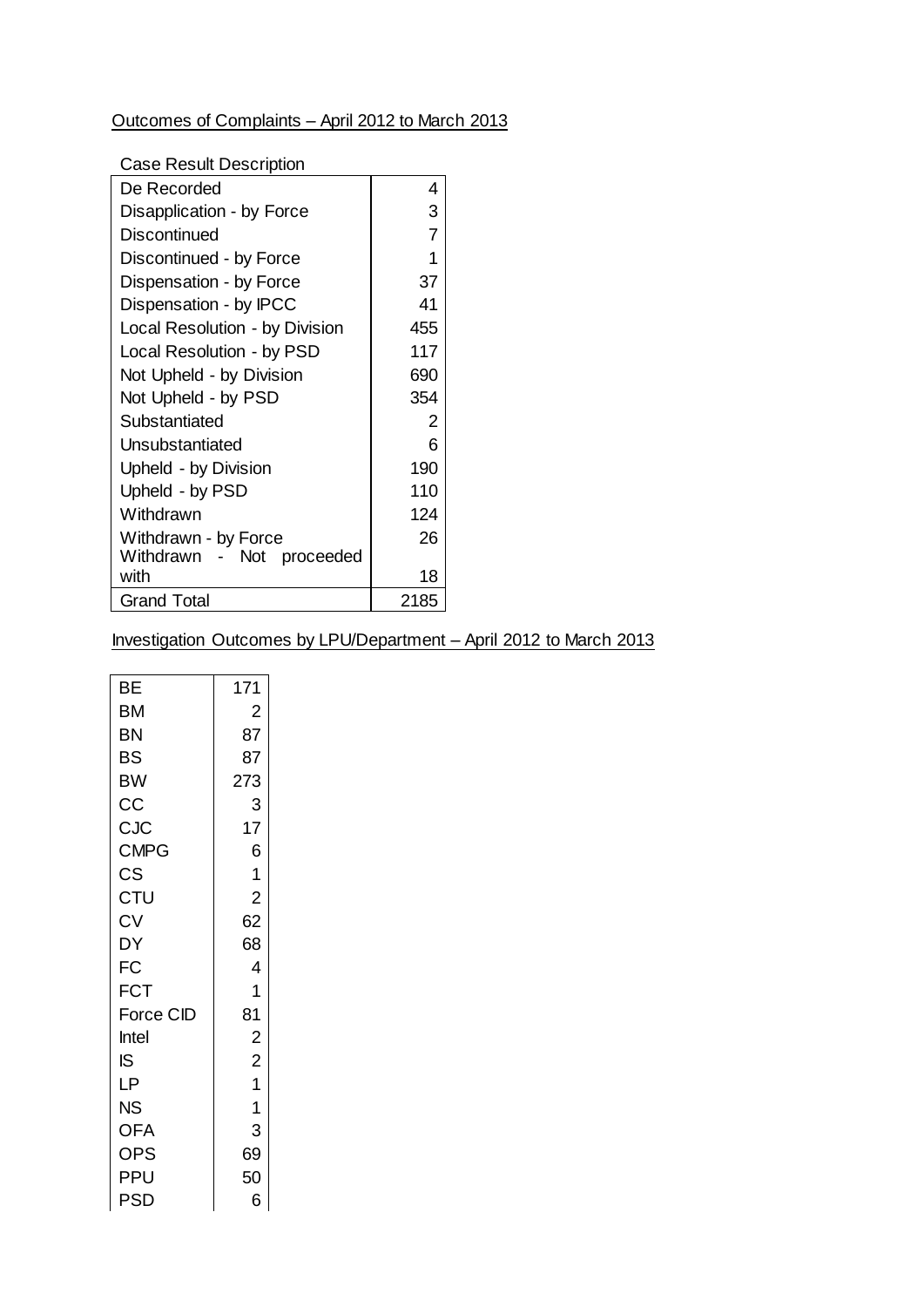| SН        | 49   |
|-----------|------|
| <b>SW</b> | 108  |
| WS        | 96   |
| WV        | 100  |
| Grand     |      |
| Total     | 1352 |

# **Timeliness of investigations analysed over time and according to LPU**

| <b>Timeliness of Investigations</b><br>(Average Days - Target below 110) |                                                   |     | Achievement    |
|--------------------------------------------------------------------------|---------------------------------------------------|-----|----------------|
|                                                                          | April 2012 to March 2013 April 2011 to March 2012 |     | Actual         |
| <b>BE</b>                                                                | 97                                                | 107 | $-10$          |
| <b>BN</b>                                                                | 115                                               | 99  | $+16$          |
| <b>BS</b>                                                                | 45                                                | 63  | $-18$          |
| <b>BWC</b>                                                               | 95                                                | 88  | $+7$           |
| <b>CJC</b>                                                               | 83                                                | 84  | $-11$          |
| <b>CV</b>                                                                | 102                                               | 102 | $\overline{0}$ |
| <b>DY</b>                                                                | 56                                                | 47  | $+9$           |
| FCID                                                                     | 107                                               | 137 | $-30$          |
| <b>OPS</b>                                                               | 113                                               | 58  | $+55$          |
| PPU                                                                      | 126                                               | 145 | $-19$          |
| <b>SW</b>                                                                | 74                                                | 102 | $-30$          |
| <b>SH</b>                                                                | 125                                               | 79  | $+46$          |
| WS                                                                       | 81                                                | 85  | $-4$           |
| WV                                                                       | 110                                               | 117 | $-7$           |
| PSD                                                                      | 103                                               | 117 | $-14$          |
| FORCE                                                                    | 97                                                | 103 | $-6$           |

40. This chart shows an overall improvement in the time taken to conclude complaints against the police by way of investigation, with most LPU's recording an improvement, with particular note in relation to the performance of Birmingham South LPU who are more than 50% better than the force average.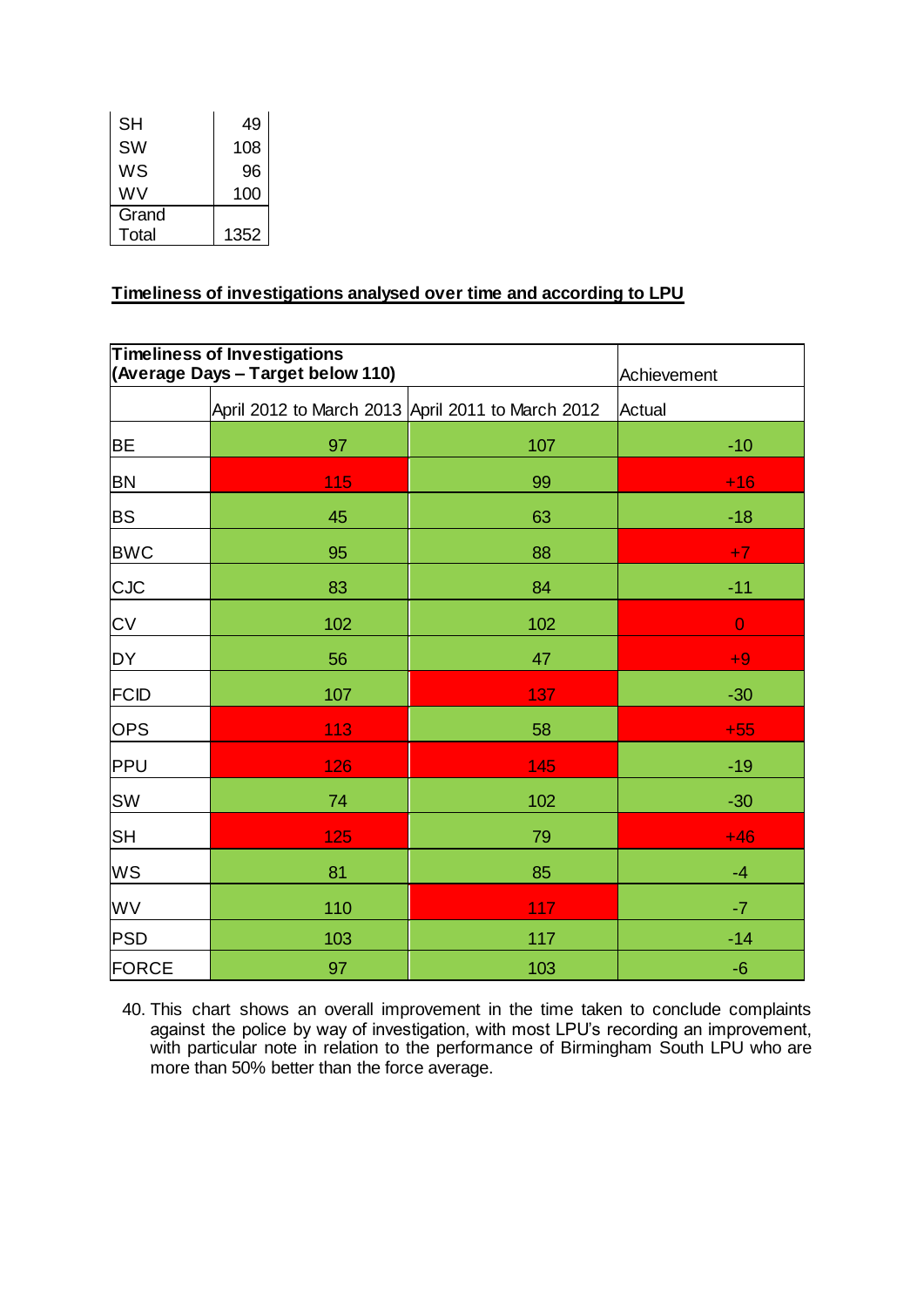# **Local Resolution by LPU/Department**

| Numbers of cases dealt with |                |  |  |
|-----------------------------|----------------|--|--|
| by way of Local Resolution  |                |  |  |
| BE                          | 96             |  |  |
| BN                          | 28             |  |  |
| BS                          | 44             |  |  |
| <b>BW</b>                   | 65             |  |  |
| CC                          | $\overline{2}$ |  |  |
| CJC                         | 12             |  |  |
| <b>CMPG</b>                 | 6              |  |  |
| CV                          | 39             |  |  |
| DY                          | 48             |  |  |
| FC                          | 4              |  |  |
| Force CID                   | 15             |  |  |
| <b>LS</b>                   | 1              |  |  |
| <b>OFA</b>                  | 3              |  |  |
| <b>OPS</b>                  | 31             |  |  |
| <b>PPU</b>                  | 28             |  |  |
| <b>SH</b>                   | 20             |  |  |
| SW                          | 62             |  |  |
| WS                          | 23             |  |  |
| WV                          | 45             |  |  |
| 572<br><b>Grand Total</b>   |                |  |  |

| <b>Timeliness of Local Resolution</b><br>(Average Days - Target below 28) |                          |                          | Achievement |
|---------------------------------------------------------------------------|--------------------------|--------------------------|-------------|
|                                                                           | April 2012 to March 2013 | April 2011 to March 2012 | Actual      |
| <b>BE</b>                                                                 | 49                       | 56                       | $-7$        |
| <b>BN</b>                                                                 | 51                       | 58                       | $-7$        |
| <b>BS</b>                                                                 | 18                       | 30                       | $-12$       |
| <b>BWC</b>                                                                | 61                       | 71                       | $-10$       |
| <b>CJC</b>                                                                | 59                       | 36                       | $+23$       |
| <b>CV</b>                                                                 | 40                       | 50                       | $-10$       |
| <b>DY</b>                                                                 | 32                       | 53                       | $-19$       |
| FCID                                                                      | 82                       | 62                       | $+20$       |
| <b>OPS</b>                                                                | 59                       | 25                       | $+34$       |
| <b>PPU</b>                                                                | 98                       | 66                       | $+32$       |
| <b>SW</b>                                                                 | 25                       | 36                       | $-11$       |
| <b>SH</b>                                                                 | 29                       | 36                       | $-7$        |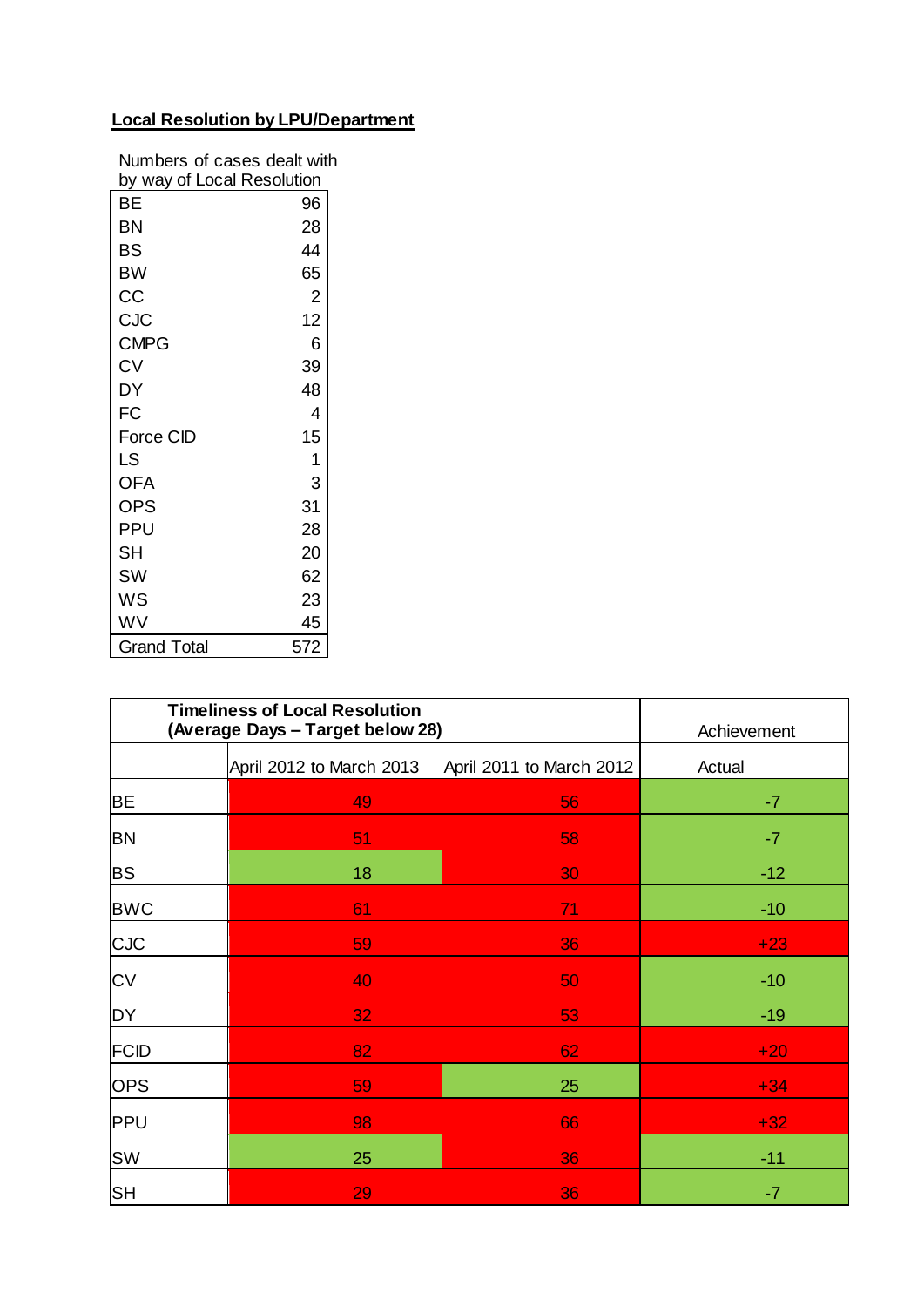| WS        | $\mathbf{A}$<br>4 | <b>87</b> | $+10$                    |
|-----------|-------------------|-----------|--------------------------|
| <b>WV</b> | 45                | 44        | -                        |
| PSD       | 23                | 19        | <b>The Second Second</b> |
| FORCE     | 40                | 44        | -4                       |

41. This data shows that while overall the time taken to deal with Local Resolution has improved, there is a mixed measure of success across the LPU's. Of note is the improvement made by Birmingham South and Sandwell LPU's in terms of their performance in this area.

Contact with Complainants at least every 28 days

| <b>Contact with Complainants</b> |                          |                          | Achievement |
|----------------------------------|--------------------------|--------------------------|-------------|
|                                  | April 2012 to March 2013 | April 2011 to March 2012 | Actual      |
| <b>BE</b>                        | 62%                      | 59%                      | $+3%$       |
| <b>BN</b>                        | 76%                      | 59%                      | $+17%$      |
| <b>BS</b>                        | 87%                      | 91%                      | $-4%$       |
| <b>BWC</b>                       | 72%                      | 52%                      | $+20%$      |
| <b>CJC</b>                       | 55%                      | 54%                      | $+1%$       |
| <b>CV</b>                        | 75%                      | 52%                      | $+23%$      |
| <b>DY</b>                        | 76%                      | 71%                      | $+5%$       |
| <b>FCID</b>                      | 59%                      | 49%                      | $+10%$      |
| <b>OPS</b>                       | 77%                      | 66%                      | $+11%$      |
| PPU                              | 60%                      | 60%                      | $+0\%$      |
| SW                               | 68%                      | 54%                      | $+14%$      |
| <b>SH</b>                        | 86%                      | 82%                      | $+4%$       |
| WS                               | 71%                      | 56%                      | $+15%$      |
| WV                               | 72%                      | 66%                      | $+6%$       |
| <b>PSD</b>                       | 98%                      | 88%                      | $+10$       |
| <b>FORCE</b>                     | 85%                      | 73%                      | $+12%$      |

42. Our target is 100% compliance in this area. While this chart shows significant improvement in this area there is still some way to go to achieve contact with complainants at least every 28 days. Work is ongoing with Appropriate Authorities on every LPU/Dept and the figures are shared at the monthly Force Tactical Tasking. On a positive note, all but one LPU (Birmingham South) have seen an improvement in this area of business.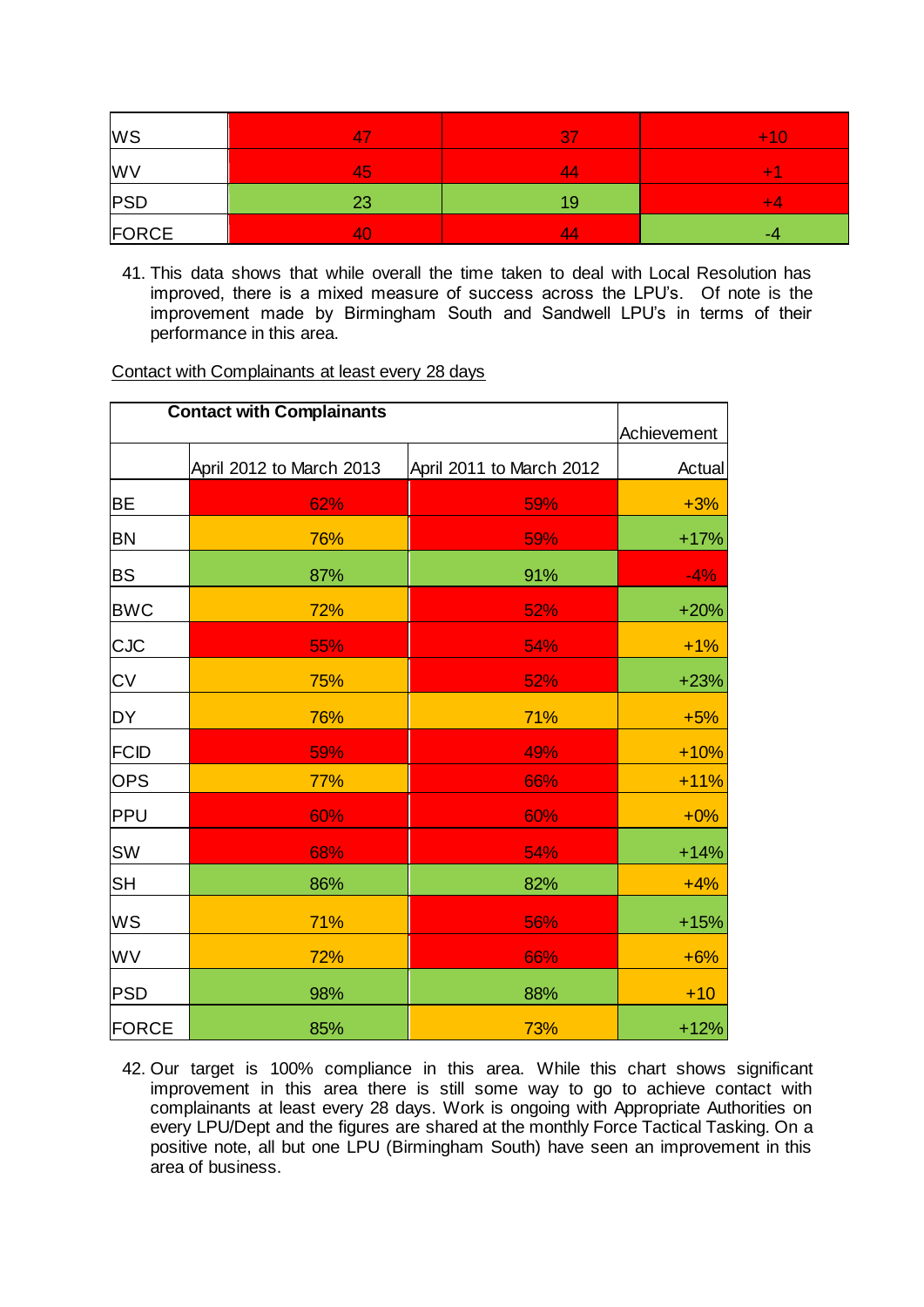# **Recordable Conduct Matters**

# Totals of Recordable Conduct Matters

|                    | April<br>2012<br>to | April<br>2011<br>to      |                         |
|--------------------|---------------------|--------------------------|-------------------------|
| Conducts           | March 2013          | March 2012               | Difference +/-          |
| <b>BE</b>          | 25                  | 26                       | $-1$                    |
| <b>BM</b>          | 1                   |                          | 1                       |
| <b>BN</b>          | 12                  | 9                        | 3                       |
| <b>BS</b>          | 21                  | 23                       | $-2$                    |
| <b>BW</b>          | 25                  | 24                       | $\mathbf 1$             |
| CC                 | $\mathbf 1$         |                          | 1                       |
| <b>CJC</b>         | $\overline{7}$      | 9                        | $-2$                    |
| <b>CMPG</b>        | 1                   | $\overline{4}$           | $-3$                    |
| CS                 | 1                   | $\overline{2}$           | $-1$                    |
| <b>CTU</b>         | 8                   | $\overline{7}$           | 1                       |
| CV                 | 14                  | 25                       | $-11$                   |
| DY                 | 20                  | 18                       | $\overline{c}$          |
| <b>FC</b>          | 8                   |                          | 8                       |
| Force CID          | 12                  | 12                       | $\mathbf 0$             |
| <b>FP</b>          |                     | $\overline{2}$           | $-2$                    |
| <b>FS</b>          | 1                   |                          | $\mathbf{1}$            |
| HR                 | 4                   |                          | 4                       |
| Intel              | 9                   | 5                        | $\overline{\mathbf{4}}$ |
| IS                 |                     | $\overline{2}$           | $-2$                    |
| LD                 | $\overline{2}$      | 3                        | $-1$                    |
| LP                 | 1                   | $\overline{2}$           | $-1$                    |
| <b>NS</b>          | 4                   | $\overline{\mathbf{4}}$  | $\mathbf 0$             |
| <b>OFA</b>         | $\overline{4}$      | 6                        | $-2$                    |
| <b>OPS</b>         | 22                  | 17                       | 5                       |
| PPU                | 17                  | $\overline{\mathcal{L}}$ | 13                      |
| <b>PSD</b>         | $\mathbf 1$         |                          | 1                       |
| <b>SH</b>          | 10                  | 18                       | -8                      |
| SW                 | 26                  | 22                       | 4                       |
| <b>WS</b>          | 20                  | 19                       | 1                       |
| WV                 | 14                  | 13                       | 1                       |
| <b>Grand Total</b> | 291                 | 276                      | 15                      |

43. This chart shows an overall increase in the number of Recordable Conduct Matters recorded in the most recent 12 months, with disparate data across the LPU's.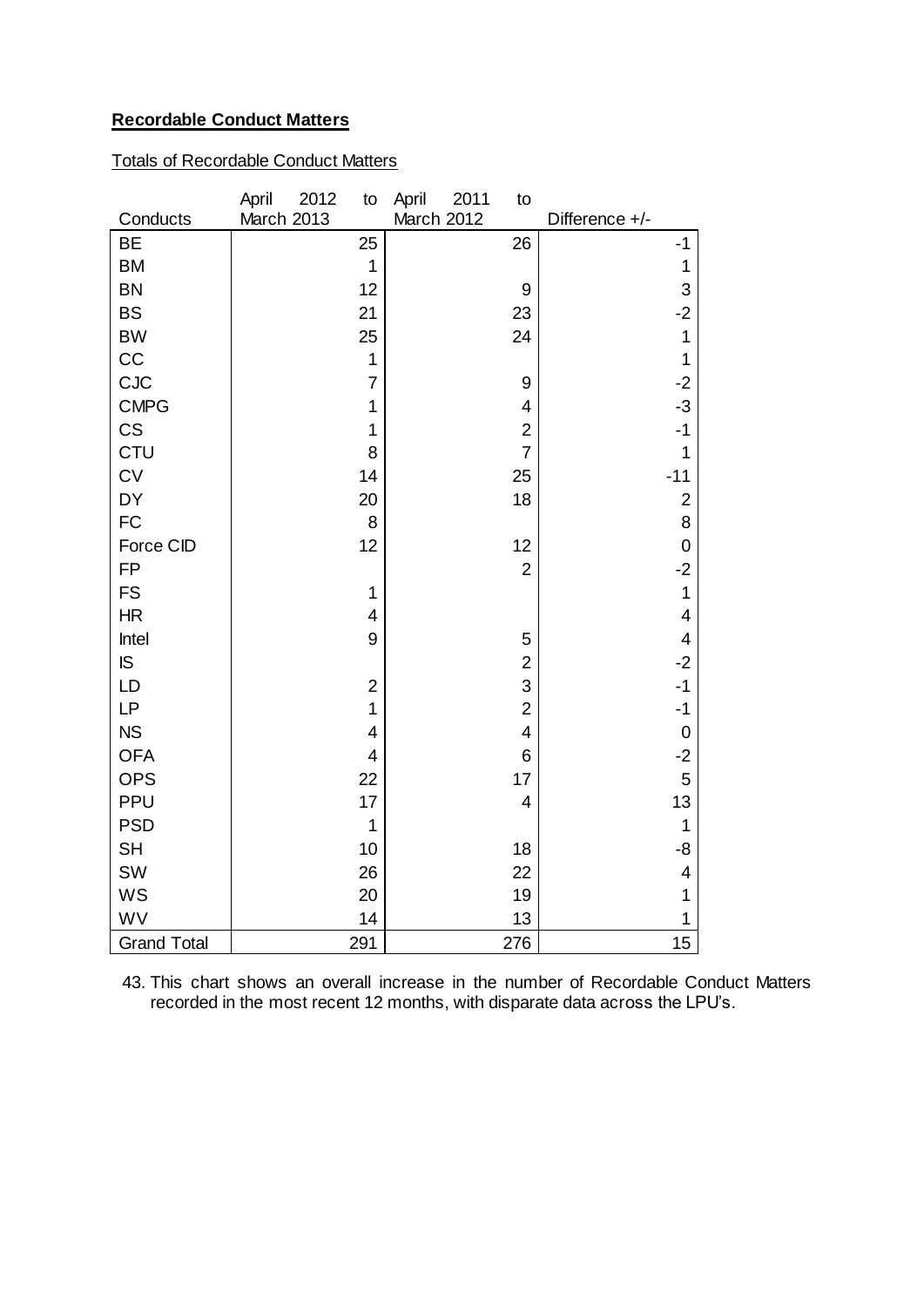# **Categories of Conduct Allegations**

| <b>Conduct Allegations</b>                | 11/12 | 12/13           |
|-------------------------------------------|-------|-----------------|
| 01 Honesty and Integrity                  | 61    | 54              |
| 02 Authority, Respect and Courtesy        | 34    | 31              |
| 03 Equality and Diversity                 | 6     |                 |
| 04 Use of Force                           | 12    | 12              |
| 05 Orders and Instructions                | 42    | 44              |
| 06 Duties and Responsibilities            | 61    | 58              |
| 07 Confidentiality                        | 36    | $\overline{35}$ |
| 08 Fitness for Duty                       |       | 3               |
| 09 Discreditable Conduct                  | 134   | 137             |
| 10 Challenging and Reporting Improper Con |       |                 |
| (blank)                                   |       |                 |
| <b>Grand Total</b>                        | 389   |                 |

## **Outcomes of Proceedings**

| Outcomes of Misconduct   |    |
|--------------------------|----|
| Hearings - April 2012 to |    |
| March 2013               |    |
| <b>Dismissal Without</b> |    |
| <b>Notice</b>            | 10 |
| Final Written Warning    | 1  |
| Management Advice        | 1  |
|                          |    |
| <b>Grand Total</b>       |    |

Outcomes of Misconduct Meetings

– April 2012 to March 2013

| FINAL WRITTEN WARNING | 91   |
|-----------------------|------|
| WRITTEN WARNING       | 16 I |
| MANAGEMENT ADVICE     | 11   |
| NO FURTHER ACTION     | 23   |
| <b>Grand Total</b>    | 59   |

## **Number of officers suspended analysed over time and according to LPU**

44. There are currently 10 Police Officers suspended from duty.

Force CID – 2 Birmingham East LPU – 1 Birmingham South LPU – 1 Birmingham West and Central LPU – 2 Wolverhampton LPU – 4

45. During the financial year April 2012 to March 2013, there was a total of 10 officers and staff members suspended. Of those, 3 individuals resigned while under investigation; 6 cases are ongoing investigation or proceedings and one was dismissed following proceedings.

# **FINANCIAL IMPLICATIONS**

46. The business of Professional Standards is in accordance with Priority Based Budgeting agreements.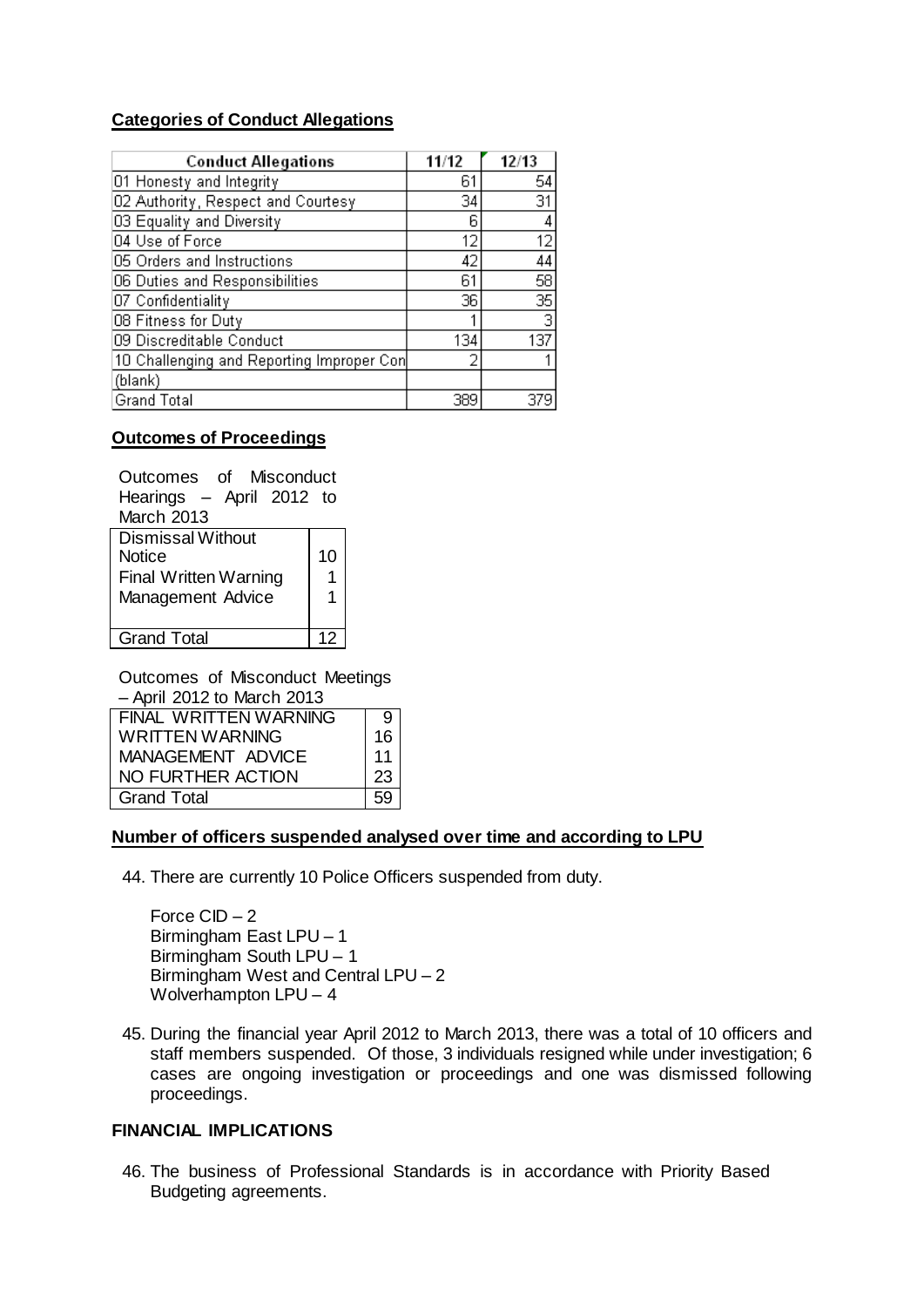## **LEGAL IMPLICATIONS**

47. The approach to Professional Standards work is reflective of the Force Values and Vision and complies with relevant legislation within the Police Reform Act 2002, the Police Reform and Social Responsibilities Act 2011 and subordinate Regulations.

## **EQUALITY IMPLICATIONS**

- 48. The work of Professional Standards department aims to support diversity and reduce and remove inequality in every aspect of the business of the force.
- 49. The development of 'Management Review Reports' is considered with an approach to equalities to ensure the information provided is fair and accurate and does not discriminate or disadvantage individuals.
- 50. In particular the 'disproportionality' review work that is being undertaken is seeking to evidence concerns raised by members of diversity groups and assumptions that may be drawn from data relevant to all groups to ensure that any potential disproportionality in the work of Professional Standards business is understood and responded to in an appropriate way.
- 51. Revisions to the recording capability of the Centurion Database will assist us to more easily identify members of diverse groups and those individuals with 'protected characteristics' as defined by the Equalities Act 2010.
- 52. Work is ongoing to develop wider reporting of Professional Standards information through the Freedom of Information Publication Scheme to support openness and transparency with the aim of inspiring an increase in trust and confidence.

## **RECOMMENDATIONS**

53. The Board is asked to note the contents of this report.

Rachel JONES Chief Superintendent Head of Professional Standards